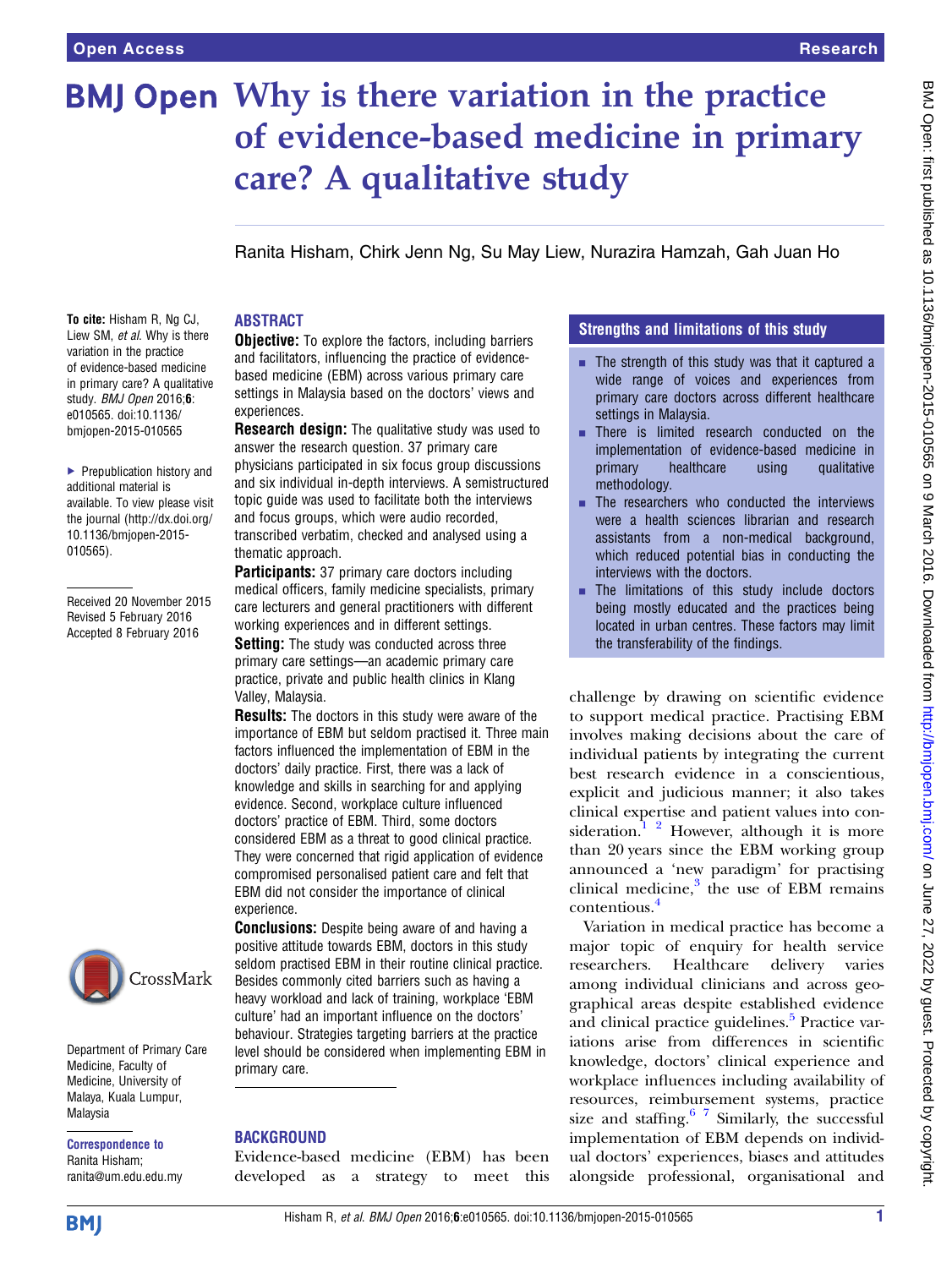workplace factors, all of which can impede the translation of evidence into actual practice. $8-12$  $8-12$ 

Malaysia has a two-tier healthcare system that consists of a subsidised public sector and a fee-for-service private sector.<sup>13 14</sup> This set-up creates the opportunity to study practice variations across primary care settings. Although EBM has gained widespread acceptance in medicine,  $15$ research on this topic in Southeast Asia is scarce. This study aimed to explore the factors, including barriers and facilitators, influencing the practice of EBM across various primary care settings in Malaysia based on the doctors' views and experiences.

#### **METHODS**

#### Study design

We conducted a qualitative study to explore the participants' personal views and experiences. We conducted semistructured interviews and focus group discussions with doctors who were grouped according to their clinical setting (public vs private). This approach was taken to ensure homogeneity and to capitalise on shared experiences among the doctors.[16](#page-7-0)

#### **Setting**

The interviews were conducted between September 2013 and April 2014 at public health clinics, academic primary care clinics and private general practice clinics in Klang Valley, Malaysia. In Malaysia, the public sector consists of government-subsidised hospitals and health clinics, while the private sector comprises fee-for-service hospitals and clinics. In this study, doctors were purposively sampled from both settings to achieve maximum variation based on EBM knowledge, working experiences and settings.

#### Participants, recruitment and sampling

Doctors working in public and private healthcare clinics were recruited through email and telephone invitations. Researchers arranged to interview the doctors at a time and location of their convenience. Most of the interviews were held at the doctors' workplace except for one group of general practitioners which was interviewed after a clinical training workshop. The participants included medical officers (doctors who work in the public sector and do not have a postgraduate qualification), family medicine specialists, primary care lecturers and general practitioners working in primary care settings. Recruitment was continued until data saturation was achieved. Trained qualitative researchers conducted focus group discussions and individual in-depth interviews using a semistructured topic guide. All participants received and went through the participant information sheet before giving written consent.

#### Data collection

An interview topic guide (see online supplementary file 1) was developed and subsequently modified in

response to settings and themes that emerged during the interviews. Open-ended questions were asked during the interview to explore views and understanding towards EBM (attitudes), how their practice is being influenced by their peers (subjective norms) and their workplace culture (control). The same topic guide was used and the same information about the study was given for both interviews and focus groups. The interview questions were developed from findings from previous studies and expert opinions and based on the Theory of Planned Behaviour (TPB). TPB is an extensively used psychological model for understanding human behaviour.<sup>17</sup> It suggests that people are far more likely to behave in a specific way if they form a conscious intention to do so and this intention is the major determinant of whether the behaviour will happen. Intention is influenced by attitude, subjective norms and selfefficacy. Each interview lasted 45–60 min. All identifiers were removed and data were kept confidential.

#### Data analysis

A thematic analysis approach was used for data analysis. We used in-depth interviews, focus group discussions and field notes to triangulate the data. All interviews were audio recorded, transcribed verbatim and checked. The transcripts, supplemented by reflective field notes, were read and reread for familiarisation and immersion. Three researchers (RH, NH and GJH) independently coded two interviews line by line to develop an initial list of codes. Subsequent interviews were coded using this list, and new themes which emerged from these interviews were added to the list on consultation with the research team. Nodes with similar themes were grouped to form categories. The coding framework was checked independently by SML and CJN, and discrepancies were resolved via discussion and consensus. Themes were then refined by removing or recoding redundant and infrequent nodes to produce the final themes. Data saturation was obtained when new codes ceased to emerge from the data and repeated coding occurred with the same codes. Data analysis was facilitated by the use of the computer-assisted qualitative analysis software Nvivo V.10 to help sort, arrange and classify the data.

#### RESULTS

There were 37 primary care physicians who participated in six focus group discussions (n=31) and six individual in-depth interviews. The demographic and clinical backgrounds of the participants are presented in [table 1](#page-2-0). We identified three core themes that influenced the implementation of EBM in practice: (1) lack of knowledge and skills in searching and applying evidence, (2) EBM culture in a doctor's workplace, and (3) the perception of EBM as a threat to good clinical practice. The summary of coding framework is presented in [table 2.](#page-2-0)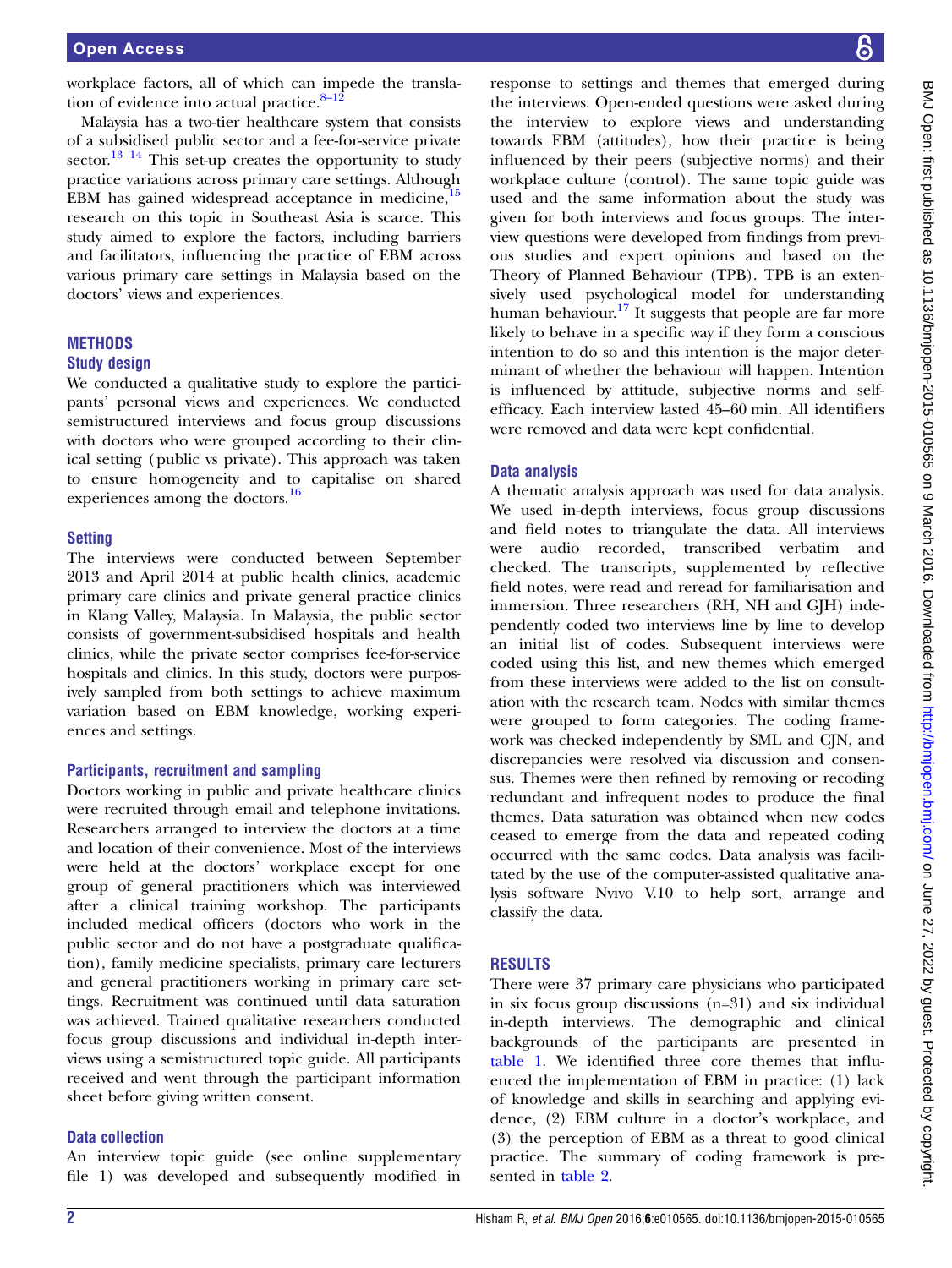<span id="page-2-0"></span>

Table 1 Demographic and clinical backgrounds of the participants

| <b>Characteristics</b>         | Number of<br>participants (n=37) |
|--------------------------------|----------------------------------|
| Age (years)                    | $26 - 51$                        |
| Gender                         |                                  |
| Male                           | 11                               |
| Female                         | 26                               |
| Position                       |                                  |
| Family medicine specialists    | 7                                |
| <b>Medical officers</b>        | 22                               |
| General practitioners          | 8                                |
| Workplace                      |                                  |
| Academic primary care settings | 15                               |
| Public healthcare              | 14                               |
| Private health clinics         | 8                                |
| Years of practice (years)      | 1–28                             |
| Ever attended an FBM course    |                                  |
| Yes                            | 12                               |
| No                             | 25                               |
| EBM, evidence-based medicine.  |                                  |

# Lack of knowledge and skills in searching and applying evidence

First, there was a lack of knowledge and skills in searching for evidence and applying it to patients. Most of the doctors found statistics difficult, and they were only interested in the final conclusion of research papers.

We like to do it [EBM], the problem is when it comes into statistics we get scared, I'll get stuck and can't proceed any longer. (P22, female, 35 years old, medical officer, academic primary care setting)

#### Table 2 Core themes that influenced the implementation of EBM practice

#### Themes

(1) Lack of knowledge and skills in searching for and applying evidence (2) EBM culture in the workplace Academic primary care settings ▶ Doctors' attitude towards EBM ▶ Access to EBM resources, training and expertise Private health clinics ▸ Patients' preference ▸ Doctors prefer to treat patients based on experience **Lack of resources** Public health clinics ▸ Doctors' adherence to guidelines and specialist's opinion ► Lack of time ▸ Drugs availability Patients' compliance Access to information ▸ Outdated guidelines (3) EBM as a threat to good clinical practice EBM, evidence-based medicine.

I didn't understand what are odds ratio, relative risk, and all that. This is like a barrier for us to appraise a paper. I was very naïve but now I understand. So, I think knowledge is very important especially knowledge in appraising a journal paper (P8, female, 33 years old, medical officer, academic primary care setting).

Those statistics it's my weakest! I'll just leave it if I don't know and because clinically we don't use it, to be frank with you. Basically I think this [EBM] are mainly for those who are interested in finding out the answer. I think I just want to know the p-value, what the conclusion is and what we need to do. (P14, male, 32 years old, medical officer, public health clinic)

I have to admit that it is hard to understand the methods and statistics. Not everything I will understand, if I don't understand I will attend the workshops or talks, and then I will probably understand. Personally I hate to read! I rather listen than to read. (P37, female, 48 years old, senior private general practitioners)

In addition, some doctors found it very difficult to look for evidence from credible sources. This was attributed to a lack of searching skills.

"We probably wouldn't be as good as librarians to search for information. So how we coped is that we look for information the way we looked for it, so whether it's adequate or inadequate, we just have to do it. Because you know I think the problem is that we could never get very good at one skill because there's too many things that we have to do." (P36, female, 45 years old, lecturer, academic primary care setting)

## EBM culture in the workplace

Workplace culture influenced doctors' practice of EBM. In this study, work environment either facilitated implementation of EBM or stood as a barrier to it.

## Academic primary care setting Doctor's attitude towards EBM

Most of the doctors from the academic primary care setting tended to have better knowledge and more positive attitudes towards EBM because they were expected to practise EBM. Protected time was given for research, which encouraged the use of evidence.

I think the good thing about our work place is actually we've been scheduled, meaning that one day we'll have clinic's day and then maybe certain days we do research followed by teaching on the other days, so I think yes we are coping. (P36, female, 45 years old, academic primary care setting)

Most of the primary care specialists were ready to answer clinical questions and support their trainees.

Yes we can help them [trainees], by hook or by crook isn't it? It's basic. I think we also gone through the same thing when we were in training, so of course we try to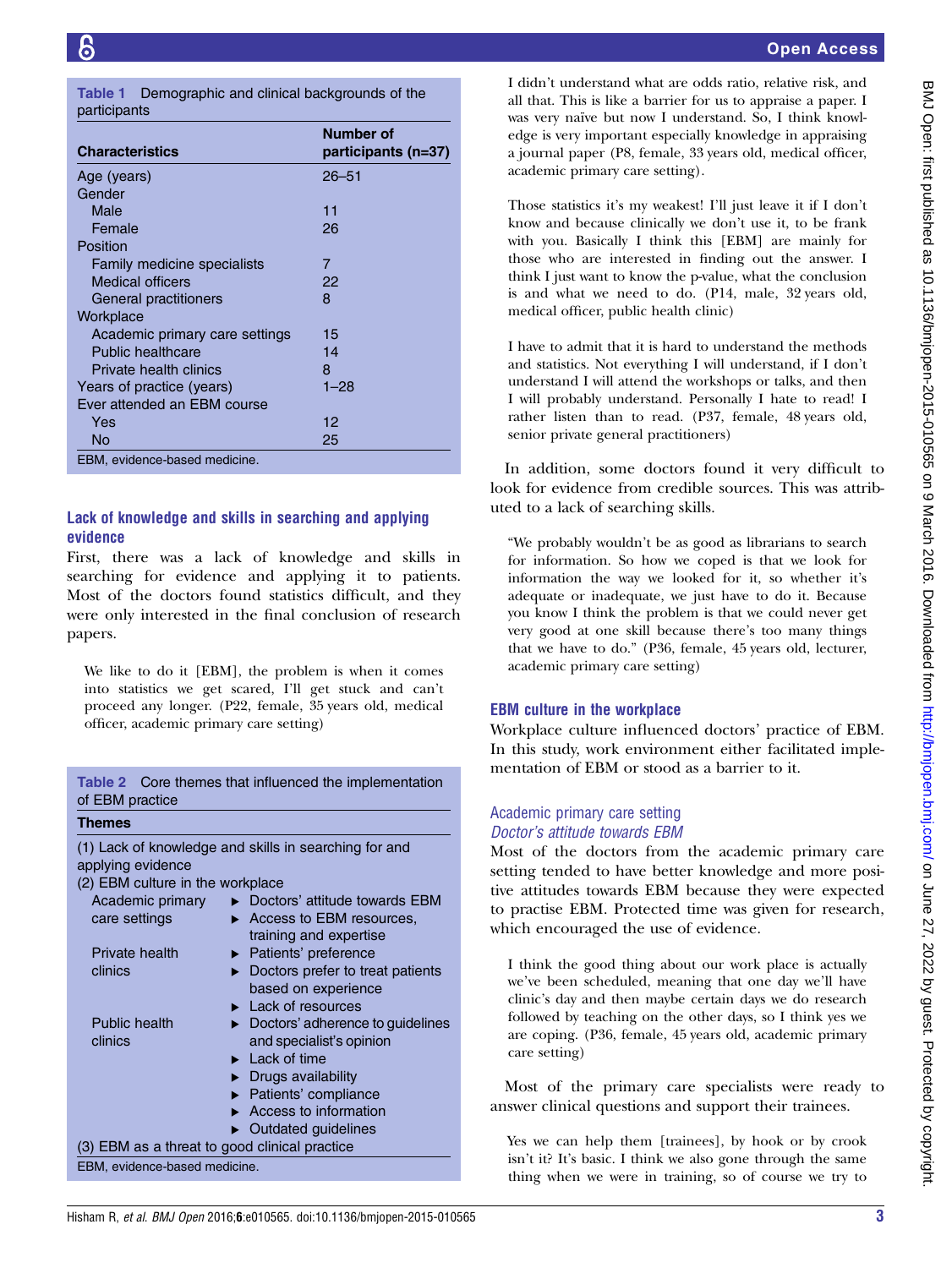help them the best that we can. But there are certain things that we don't know, so we ask other colleagues as well but sometimes if I really don't know I will just tell the MO [medical officer] to give me a few minutes to look up for the answer. I sometimes go to the internet and reliable websites so that I can sort of give a guide to that MO regarding the query. (P30, female, 40 years old, academic primary care setting)

#### Access to EBM resources, training and expertise

The availability of an online library was helpful for retrieving full-text journals. However, some of the doctors were unsure how to search, appraise and apply the evidence in their routine clinical practice.

Because it needs lots of references, it's not that one topic, we need to cross reference and then finally come to a conclusion, and it's not easy with the patient in the room. (P5, female, 33 years old, academic primary care setting)

Support from top management was necessary for EBM implementation.

An important thing about implementing EBM is I think some of it is actually from top down isn't it? There must be some kind of structures that we could adapt this quickly? Like J said a new medicine or the new way of doing things are either not available, too costly or nobody supporting. The support network has to be there either from the administrators or the people around you. Everybody should be supportive if you are going to implement EBM. (P36, female, 45 years old, academic primary care setting).

## Private health clinics Patient's preference

A few doctors felt frustrated because patients wanted them to prescribe medications which were not recommended in the guidelines. Patients would otherwise get their own medication from the pharmacies. Patients got medical information from unreliable sources and assumed that expensive drugs are better.

I try my very best to practice evidence-based. If the patient is against it and still insists, I will give them the antibiotics or I will say maybe you don't have to take the antibiotics today and tomorrow. You take it the third day or something like that. (P24, female, 43 years old, private general practitioner).

They self-treat a lot. Change a lot of their own medication, and come up with articles from websites. (P28, female, 43 years old, private general practitioner).

Because they get it [medicine] easily outside, they ask about it here [clinic] and get it outside [pharmacy]. When we say we cannot give because it is not appropriate and not according to guideline and it is not recommended. They will be like 'why, why, why?' They keep asking you and you keep explaining to them and sometimes we don't know whether to just listen to the patient's concern and give or still practice the evidencebased. (P4, female, 33 years old, medical officer, academic primary care setting).

## Doctors prefer to treat patients based on experience

Some general practitioners treated their patients based on experience. According to them, every doctor has the right to treat patients based on what they think is best for them. They were also 'comfortable' with what they had been practising and did not see a reason to change their practice.

Well, when it's in the guidelines, I can utilize it. But I don't, I'm not an avid reader. Whatever has enough grounds and I can apply it to my practice, yes. Not to say cannot. I'm comfortable with certain things that I'm already doing. You know it works for the patients and of course it does. What the patient are expecting from meeting you. So, it's more based on that other than EBM itself. (P17, female, 28 years old, private general practitioner)

When I haven't done the FM [Masters in Family Medicine], I wouldn't be exposed to EBM, I will just be in my comfort zone. Doing whatever I've known for quite some time. So those days we are just using our own EBM! [Laugh.] (P20, female, 43 years old, private general practitioner)

## Lack of resources

There are many new methods of managing patients; therefore, doctors need more financial support from their administration for them to practise. There are limited drugs in general practitioner clinics and healthcare clinics due to insufficient budgets; more advanced drugs are only available in hospitals. Patients cannot afford to buy expensive drugs, so they will get different drugs from hospitals which might not be evidencebased. Private general practitioners felt that there is lack of support in private clinics, especially in relation to drug availability, with the result that the standard of emergency care in private clinics has to be very basic management.

Actually we don't have many drugs here; we have the basic ones only. So, anything advance we'll refer to the hospital. (P29, male, 46 years old, private senior general practitioner)

## Public health clinics

## Doctors' adherence to guidelines and specialist's opinion

Most of the doctors in the public setting seemed to be more dependent on guidelines and specialists. They were less likely to search for clinical evidence themselves.

Whatever that is already in the CPG [Clinical Practice Guidelines] guideline or any guideline, it's already evidence-based. Follow it and you'll be fine. (P9, female, 33 years old, medical officer)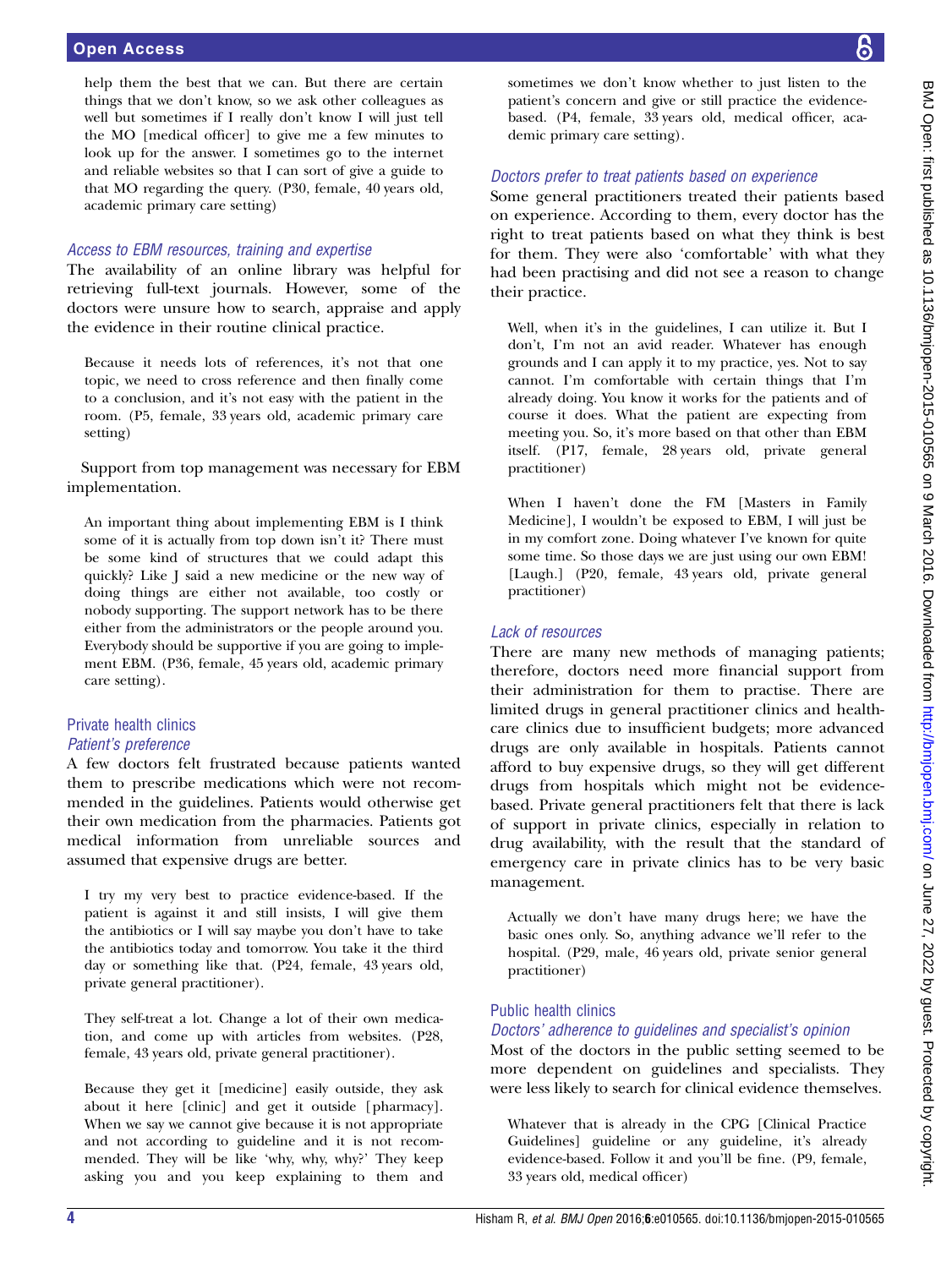I think I will just follow what all of them [Family Medicine Specialist] said. So, the first and fast available reference would be your FMS if she is around. (P13, male, 27 years old, medical officer)

Most of the family medicine specialists were receptive towards EBM and were willing to search for evidence themselves.

I would say yes of course EBM is helpful and useful. Hmm, but sometimes you have to take it with a pinch of salt. You can't just totally swallow and apply the evidence because different situation you have to tailor different treatment, you have to tailor the local situation. (P19, female, 47 years old, family medicine specialist)

Yes, if I am stuck, I have to look for the information even though the patient is in front of me because I don't want to make mistake! (P2, female, 43 years old, Family Medicine Specialist)

#### Lack of time

Most of the doctors found it hard to search for answers; they felt that the biggest challenge to the practice of EBM was 'lack of time'. It took time to appraise a paper, which required them to read and digest it carefully.

Oh! We send out the patient and take that time to quickly look up the internet in between or what's the evidence for this and when the patient returns, I can tell oh yes this is the evidence. As fast as possible in that short period of time! (P11, female, 31 years old, medical officer)

Most of the doctors felt that their workload was too heavy, and they could not cope with implementing EBM into their practice. There were too many patients, and the workload was high. Because our situation with number of patients and the workload … whether we can implement it [EBM], that's a different story, it's whether we can use it at that point of time. (P6, female, 47 years old, medical officer)

## Drugs availability

Doctors in these settings also faced the same problem of drug restrictions as the private general practitioner clinics.

Drug restrictions and availability of the medication is a problem here. Most of them are available in the hospital. (P13E, female, 34 years old, medical officer)

I worked in the Klinik Kesihatan [public health care] before this, sore throat medicine not available, most of the medicines is not available, medicine which makes you sleepy only available. No evidence-based at all. (P3, female, 43 years old, family medicine specialist)

#### Patients' compliance

In addition, patients tended to self-prescribe. They change their medication and refused the medication prescribed by doctors. This circumstance definitely influenced doctors' practice.

We are in a population where they are all retired professionals. They Google a lot and they seek opinion from people of different backgrounds and they formulate opinion themselves. (P9, female, 33 years old, medical officer)

I do get a bit defensive and intimidating when patient change their medication and sometimes they don't know the name of the medication. They refuse to take some of the medication I prescribe, if they refuse, I would refer them to government hospitals, and then yes it would definitely change my management a lot. (P7, female, 27 years old, medical officer)

## Access to information

In public health clinics, journal papers are mostly accessible through some hospital libraries and annual subscriptions given by drug companies. Some of the doctors therefore relied on journals which were free or published in non-subscription journals, or they would just read the abstracts.

The availability of the journal is like how accessible is it, certain things must be paid for, whether you have access to them or not and that's based on individual … either you want to refer to textbooks or journals. (P12, female, 42 years old, family medicine specialist)

## Outdated *guidelines*

Some of the doctors were also frustrated with the guidelines because of the limited copies available in their settings. Some of the Malaysian CPGs were outdated, while others were not user friendly.

Our CPGs being so outdated and we are still being told to use the CPGs, so that is the primary problem. Then, the availability of medications in our clinics such as diabetes. It's so limited, they are basing it on the CPG, but the world is 50 years ahead of us. We are still using longacting sulphonylureas which are evidently bad for health. Yes we are still using it. It's like 100% used here. (P, female, 36 years old, family medicine specialist)

For a simple CPG like a MOH's (Ministry of Health) CPG in sore throat back dated to 2003 I think. And it's very simple like hardly anything in there, and you have to follow, so I can't find what I'm looking for. I mean, how do I treat? They don't give us a proper way to follow; it's not available in the CPG. (P16, female, 28 years old, medical officer)

## EBM as a threat to good clinical practice

Some doctors, particularly those from the private practice, considered EBM a threat to good clinical practice. They were concerned that rigid application of evidence compromised individualised patient care. They felt that EBM did not incorporate doctors' clinical experience.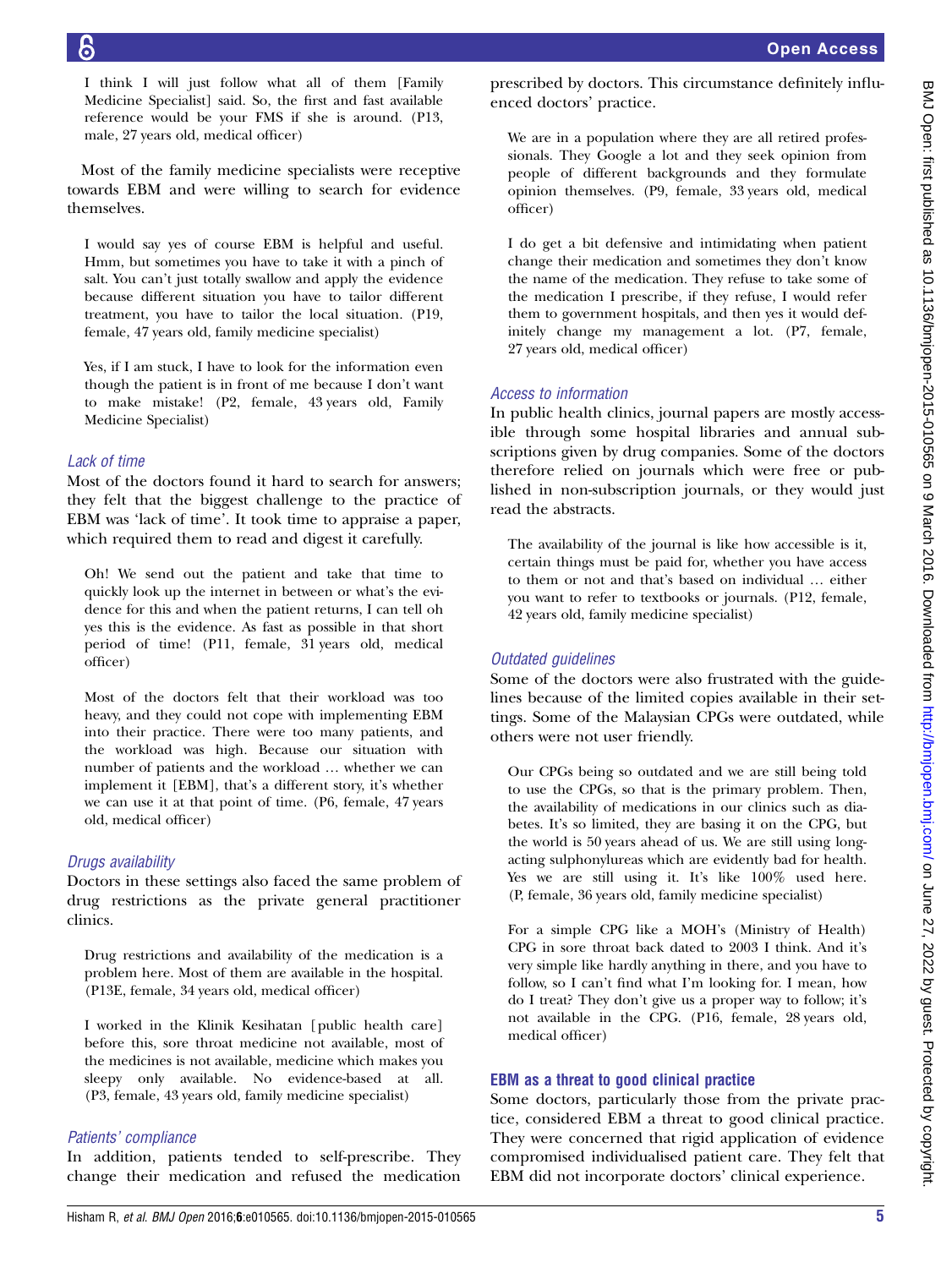One of the senior general practitioners felt that EBM restricted his practice as a doctor. He perceived EBM as adhering to the guidelines and research-based answers.

But I feel that [EBM] limits your practice also. Limits like you got no choice. So, I feel that we are just totally guideline based; the role of the doctor is diminished. There are no more roles for me in the medical care anymore. I am superfluous. Someone comes in with diabetes, you have to give metformin. That's what the guideline said. Where is your role as a doctor? I should be a clerk! (P29, male, 46 years old, senior private general practitioner)

Most of the senior general practitioners treat patients based on experience. According to them, every doctor has the right to treat patients based on what he or she thinks is the best for the patient, which is based on experience.

Why practice EBM? I practice EBM with a touch of reality. [Laugh] No, I don't totally practice it. I want to be aware of what is EBM, and as I get older, I think experience becomes a bigger factor. As a younger doctor, I followed EBM more; I think as you get older you tend to deviate a bit in your practice. So, that has been what I felt, how I've changed. I mean I used to be "Oh! Evidence-based, evidence-based and evidence-based!". (P29, male, 46 years old, senior private general practitioner)

#### **DISCUSSION**

A key finding from this study is that practising EBM in primary care is still challenging in Malaysia. From our analysis, the practice of EBM is influenced by three key elements: lack of knowledge and skills in searching for and applying evidence, EBM culture in the workplace and EBM as a threat to a good clinical practice. The novelty of this study is that various primary healthcare settings were included and each setting had its own issues.

Doctors have different views about how best to practise medicine. Senior doctors seemed to focus more on experience, which they considered better than practising EBM because their knowledge is the basis of their skills. Doctors in public and private health clinics indicated that they lacked knowledge and skills on how to practise EBM, and some of them had not been exposed to EBM. Most of these doctors relied on guidelines and referred to colleagues and specialists rather than searching for evidence themselves. Some of them were unsure about the concept of EBM, had difficulties searching for evidence, doubted the appraisal process and found it hard to understand statistics in research papers. A systematic review by Swennen et  $al^{18}$  $al^{18}$  $al^{18}$  highlighted that lack of knowledge and skills strongly hindered the practice of EBM in four areas: asking answerable questions, searching best evidence, appraising evidence and translating evidence. Accessibility to evidence is another issue, which is a barrier to doctors searching for evidence. Doctors in the

academic primary care settings found it easy to retrieve full-text papers compared to doctors in the private primary care setting.

Work setting was also a factor that influenced the practice of EBM. Even in settings where EBM is well supported, doctors still do not practise it, especially when there is a heavy workload. Doctors may do it because they feel that they are expected to, but they may not understand the actual meaning of EBM. In our study, doctors in the academic primary care setting had greater exposure to EBM; their workplace EBM culture was supported by the organisation. The non-academic settings, however, had a different work culture which often hindered rather than facilitated doctors' practice of EBM. Unfortunately, there is often minimal support from the organisation and it depends on individual doctors to decide whether or not they would like to practise EBM. This decision is influenced by their workload and time constraints. In this study, support from higher authorities seemed to be lacking. The responsibility for implementing EBM in the workplace should not fall solely on the individual healthcare practitioner. Healthcare organisations need to provide an environment conducive to implementing EBM in order for their staff members to effectively provide the highest level of patient care.<sup>19–[21](#page-7-0)</sup> Organisations should also be wary of creating a 'blame culture' whereby healthcare personnel who attempt to work flexibly within protocols are reprimanded; this response may prevent the development of new approaches, such as the implementation of EBM, in existing practices.<sup>[22 23](#page-7-0)</sup>

Patients are becoming more knowledgeable as health information is now easily accessible through the internet.<sup>24</sup> Doctors in private settings highlighted this issue the most because patients are paying for their medication and they demand the best treatment. The majority of the doctors stated that patients demand certain medication, which indirectly allows patients to influence the doctors' decision-making, which in turn affects the prac-tice of EBM.<sup>[7 25](#page-7-0)</sup>

Patient values may conflict with doctor's advice based on evidence. This may be overcome by using the shared decision-making model where both parties discuss, negotiate and agree on the decision. $26$  Private healthcare settings have been struggling to fulfil the need to practise EBM due to financial constraints; problems remain with lack of drug resources. They cannot follow the recommended treatment or drugs based on evidence if the setting cannot provide the resources. Most of the evidence is based on different population, and it is too expensive. A limited choice of drugs available also affects, public healthcare settings and the limitation restricts doctors' implementation EBM with their patients. For example, the doctors are only allowed to use what is allocated; they can give an ACE inhibitor to a patient with diabetes with proteinuria, but if the patient cannot tolerate it, angiotensin receptor blockers (losartan) is given. The doctors can only prescribe losartan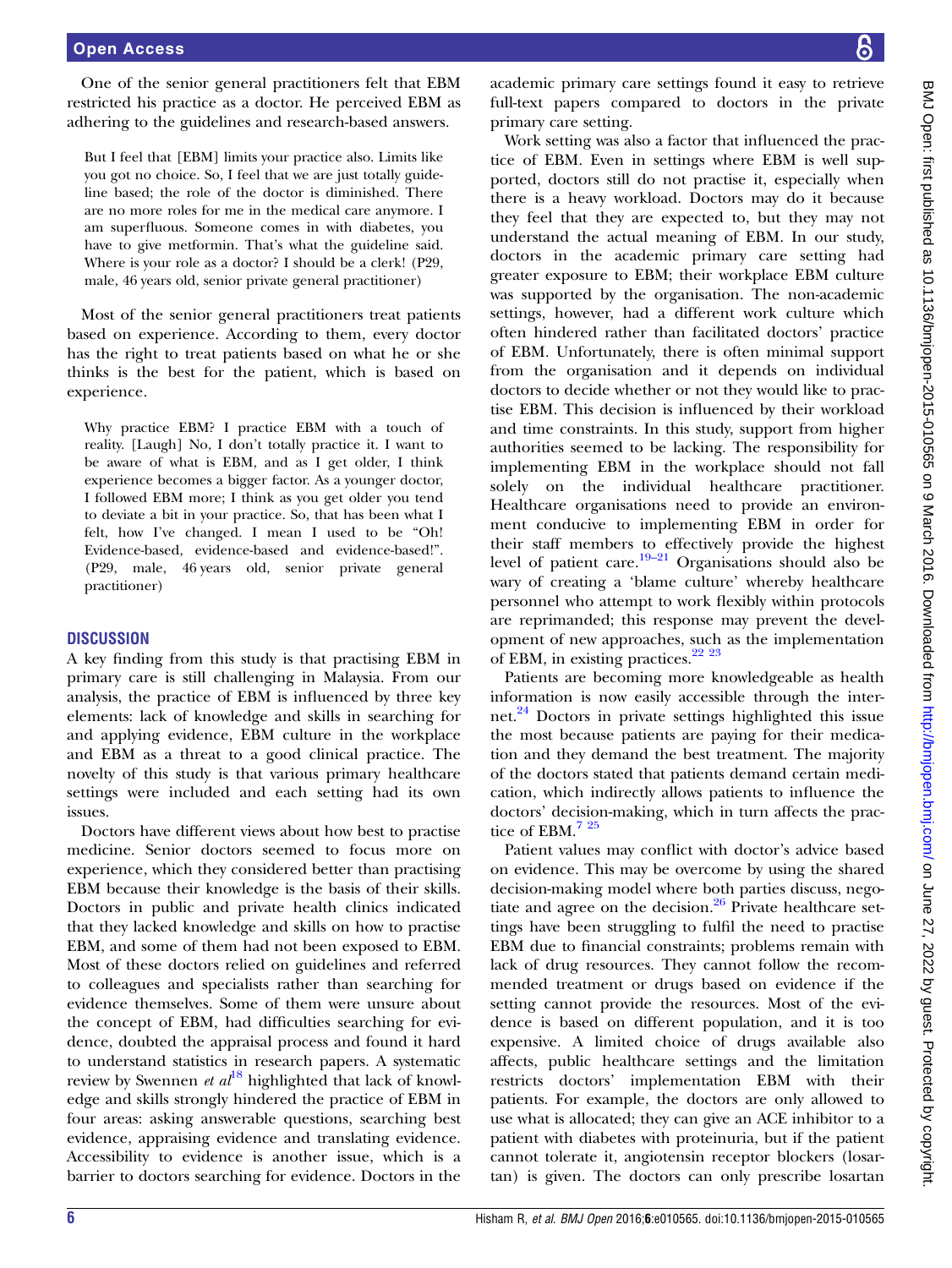<span id="page-6-0"></span>for 100 patients because of a limited patients' quota. For that reason, doctors face barriers to practice based on evidence.

The practice of EBM also depends on an individual's attitude. In this study, doctors' personal attitude influenced their practice of EBM. Some doctors considered EBM as a threat to good patient care because they felt that drawing on their experience was a more effective way to treat patients. In these doctors' view, EBM is based too rigidly on research and authority and does not take patient's individual characteristics into consideration. It restricts clinical practice and limits the choices. This negative perception increases doctors' resistance to accepting  $\text{EBM}^{27}$  $\text{EBM}^{27}$  $\text{EBM}^{27}$  Bandura<sup>[28](#page-7-0)</sup> suggests that personal factors, environmental factors and behaviour simultaneously influence each other, which may strongly influence behaviour. Behaviour could be improved by removing the barriers created by gaps and inadequacies in these factors. However, attitude, if negative, can have a devastating influence on behaviour.<sup>29</sup> A negative attitude of staff towards EBM, an 'expert-based' and nonreciprocal communication, prevents both the exchange of information and discussion about medical decisions. Respectful and reciprocal communication among doctors was reported to be a strong facilitator of EBM. Such a culture helped doctors to discuss and challenge medical decisions across career stages, medical disci-plines and settings.<sup>[18](#page-7-0)</sup>

#### Strengths and limitations

The strength of this study was that it captured a wide range of voices and experiences from primary care doctors across different healthcare settings in Malaysia. There is limited research conducted on the implementation of EBM in primary healthcare using qualitative methodology. In addition, the researchers who conducted the interviews were a health sciences librarian (RAH) and research assistants (HGJ and NAH) from a non-medical background with a Master's qualification, which reduced potential bias in conducting interviews with doctors. It was also reviewed by two academicians who are experienced researchers (NCJ and LSM) with a PhD qualification. We believe that findings from this qualitative study will help inform the development of interventions to overcome barriers to the practice of EBM in primary care. The limitations of this study include doctors being mostly educated and the practices being located in urban centres. These factors may limit the transferability of the findings.

#### Implications for practice and research

Despite some of the doctors having positive attitudes about EBM and being aware of its importance, most primary care doctors do not regularly practice EBM because of barriers such as a heavy workload and a lack of training and support from the organisation. In addition, the practice of EBM depends on the healthcare setting and workplace culture. The practice of EBM may

be facilitated by providing more support to doctors in terms of training, time, incentives and readily accessible evidence. Therefore, incorporating EBM into routine practice requires a change in the workplace culture and support system. Clinicians should work with fellow colleagues, clinic administrators and health authorities to find ways to facilitate the implementation of EBM. To reduce variations in practising EBM, a healthcare organisation should commit to provide training, access to EBM resources and support services for the primary care doctors.

#### **CONCLUSION**

Despite some of the doctors having positive attitudes about EBM and being aware of its importance, most primary care doctors do not regularly practise EBM because of barriers such as a heavy workload and a lack of training and support from the organisation. In addition, the practice of EBM depends on the healthcare setting and workplace culture. The practice of EBM may be facilitated by providing more support to doctors in terms of training, time, incentives and readily accessible evidence.

Acknowledgements The authors thank the healthcare professionals who participated in this study and the University of Malaya for funding this project.

Contributors RH wrote the first draft of the paper and led the revision of the paper, facilitation of data collection interviews and focus groups, transcription and data analysis. CJN and SML were involved in the conception, study design, development of the interview topic guides used for data collection, analysis of the data for reporting, interpretation of the data, and review of the paper. GJH and NH contributed to the facilitation of the data collection interviews and focus groups, transcription and data analysis. All authors have read and approved the final manuscript.

Funding This study was supported by a High Impact Research (HIR) Grant, University of Malaya with grant number (E000078).

Competing interests None declared.

Ethics approval This study received ethics approval from the University of Malaya Medical Centre Medical Ethics Committee (MREC: 962.9).

Provenance and peer review Not commissioned; externally peer reviewed.

Data sharing statement No additional data are available.

**Open Access** This is an Open Access article distributed in accordance with the Creative Commons Attribution Non Commercial (CC BY-NC 4.0) license, which permits others to distribute, remix, adapt, build upon this work noncommercially, and license their derivative works on different terms, provided the original work is properly cited and the use is non-commercial. See: [http://](http://creativecommons.org/licenses/by-nc/4.0/) [creativecommons.org/licenses/by-nc/4.0/](http://creativecommons.org/licenses/by-nc/4.0/)

#### REFERENCES

- 1. Guyatt G, Rennie D. Users' guide to the medical literature:
- essentials of evidence-based clinical practice. IL: AMA Press, 2002. Straus SE, Richardson WS, Glasziou P, et al. Evidence-based
- medicine: how to practice and teach EBM. 3rd edn. Edinburgh: Elsevier Science, 2005. 3. Evidence-Based Medicine Working Group. Evidence-based
- medicine. A new approach to teaching the practice of medicine. [JAMA](http://dx.doi.org/10.1001/jama.1992.03490170092032) 1992;268:2420–5.
- 4. Greenhalgh T, Howick J, Maskrey N. Evidence based medicine: a movement in crisis? [BMJ](http://dx.doi.org/10.1136/bmj.g3725) 2014;348:g3725.
- 5. Love T. Variation in medical practice: literature review and discussion. Wellington: Sapere Research Group, 2013.